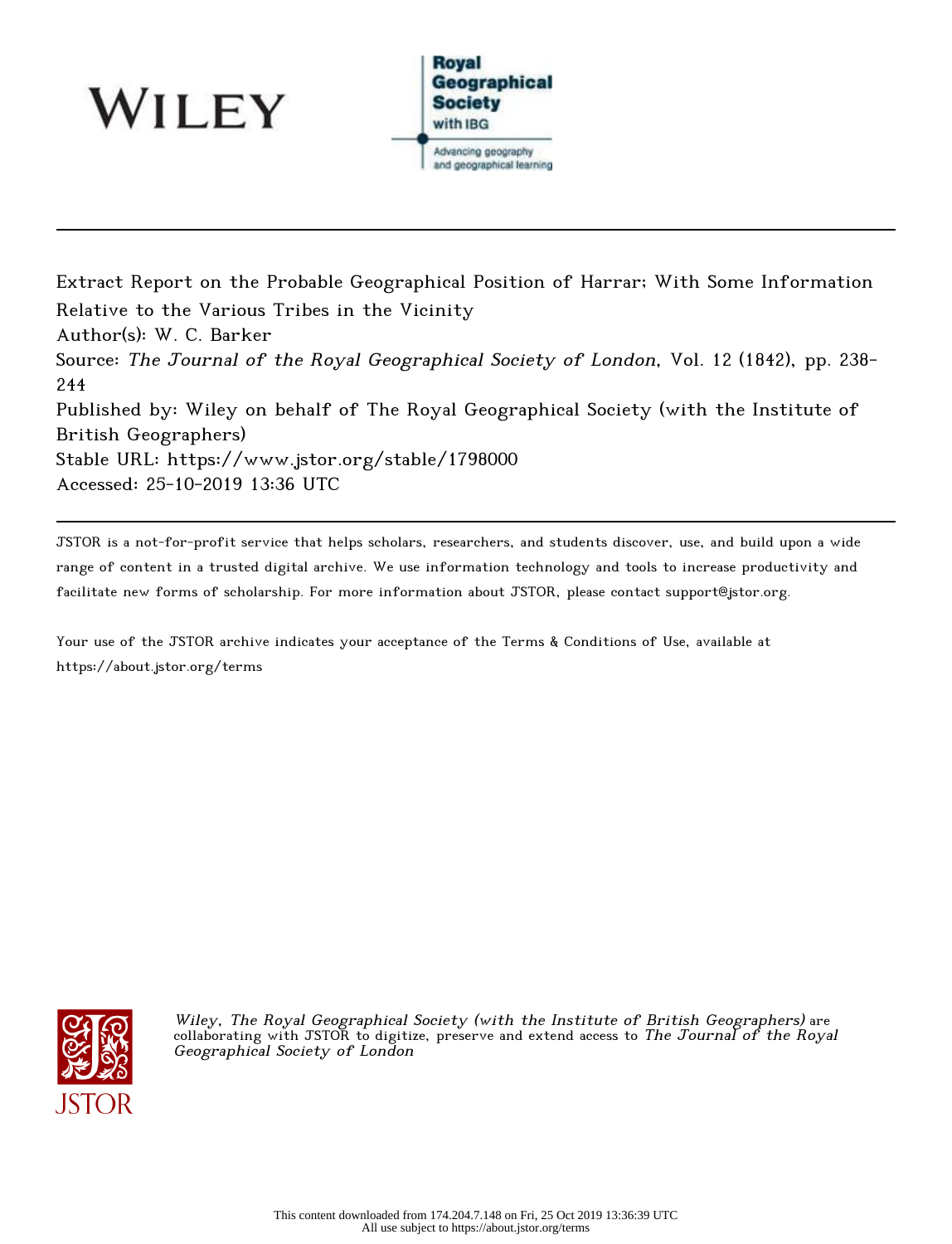by the means of Lieutenant Barker's observations, was determined to be in lat.  $9^{\circ}$   $34'$   $33''$  N., and by the protracted route is placed in long. 39° 35' E. The boiling-point of the thermometer gives an elevation above the level of the sea of 8198 feet, corroborated by the mildness of the climate, the thermometer during August and September never having risen above  $63^\circ$ , and  $46^\circ$  having been the minimum.

Total-days' marches, 36; miles, 372; hours, 174.

.

 $VIII. - Extract\; Report\; on\; the\; probable\; Geographical\; Position$ of Harrar; with some Information relative to the various Tribes in the Vicinity. By Lieutenant W. C. BARKER, I.N., attached to the Mission to Schwá.

SHORTLY after our arrival at Tajurra, a subject of the king of Shwa, Romeat Ullah by name, anxious to return to his native country, accompanied the mission as a horse-keeper. He gave me the following account of Harrar, together with a narrative of his journey thither, and thence to Zeilah, which I relate in his own words.

 $\lq$  I am a native of Guburuah, a village situated about 2 miles to the N.E. of Aliu amba. About seven years ago I left my native country with a kafila of about 200 asses, these animals being used in preference to camels. The people of the kafila were principally natives of Harrar: they had many slaves with them.

" We quitted Kuldas, a village about  $14$  miles to eastward of Ankóber (whither the Harrar kafila always resort), in the month of June. At the end of the second day's march we arrived at the banks of the Hawásh; crossing which we filled our water-skins, and proceeded two days without finding water. On the morning of the third day we came to a watering-place called Sirke or Sirge, where there are hot-springs. The third day after quitting these springs we arrived at Errur, situated in a place at the foot of the Galla hills, where there is a wadi with excellent water."

The road thus far he described as passing through an uncultivated country, inhabited by wandering tribes of the Adáil, who subsist by plunder;—woe to the unfortunate straggler in these parts, for he is sure to be cut off. The Adail in general bear anything but a good character; they are described as being ex ceedingly ferocious and bloodthirsty. For fear of them the kafila made two marches daily, or about 15 miles, until it arrived at Errur.

Errur is a place much resorted to by the surrounding tribes,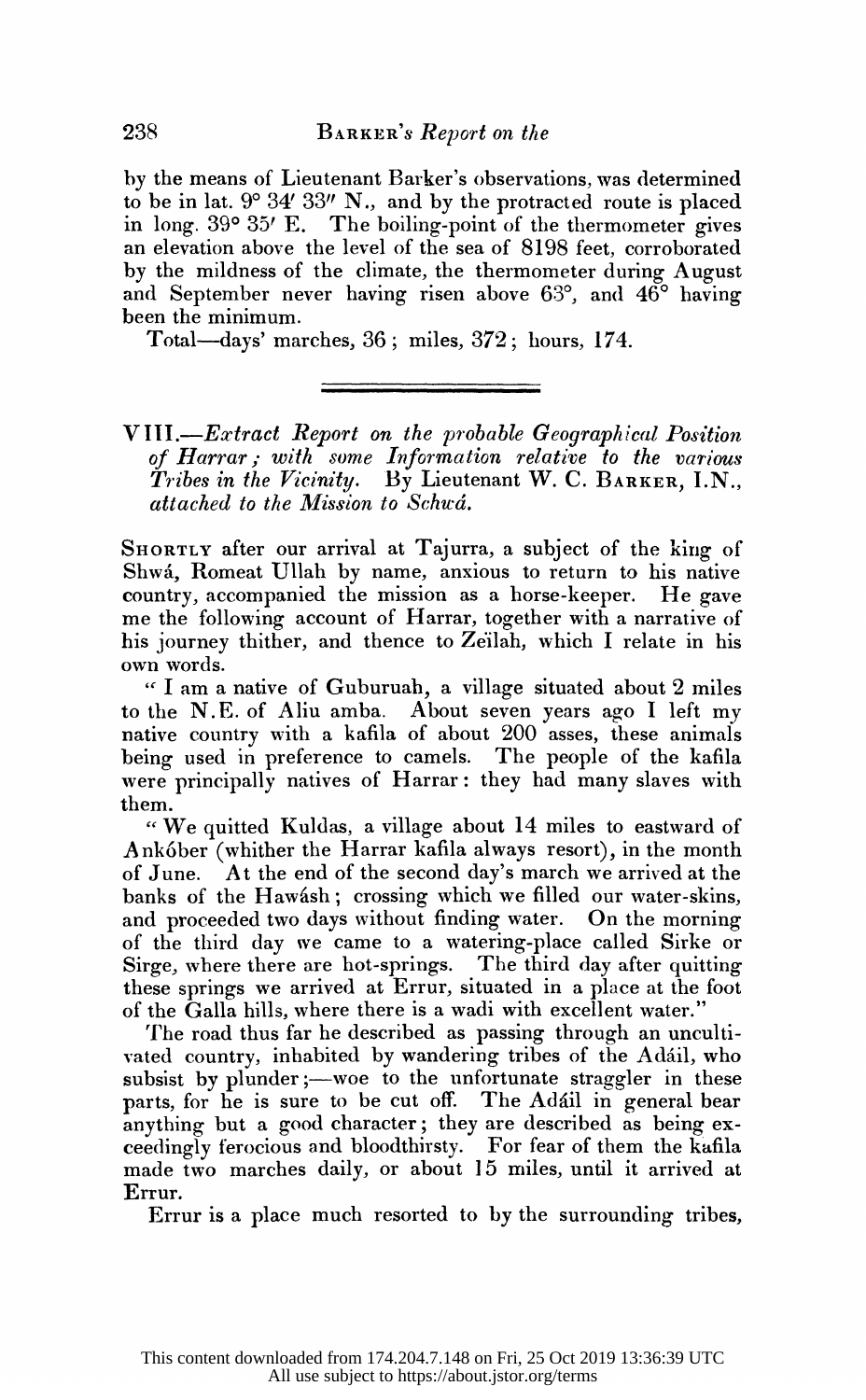especially in the dry season. To the  $N$ . dwells the tribe of the Gurgurah, who are Mahomedans, and subject to the Essah Somauli; to the S. dwells the tribe of Argubah Galla; and to the E. the Nuli and Alla Galla—the former occupying the N. and the latter the S. side of the road to Harrar.

The Galla are generally pagans; there are, however, some few Mahomedans among them. From Errur to Harrar the road is over stony ground, tolerably level; guns might be conveyed by this road on their carriages. To continue the narrative of my informant:-

 " On the morning of the fifth day after quitting Errur we ar rived at Harrar, having travelled by daily marches of about 10 miles. We had water at each halting place; and the people we met with were very civil.

" I remained at Harrar and in the vicinity thereof for six years, during which period there were several battles fought between the Harrar people and the Galla, in one of which I was engaged on the part of the Emir, and received a spear-wound in my right cheek.

" Having determined to perform the hadj, I quitted Harrar with a kafila proceeding to Zeilah. The goods of the merchants and our baggage being carried on asses, we travelled slowly (for it was the hot season), marching about three hours, or 7 or 8 miles each day. We frequently had to carry water with us for two days. On the 20th day we arrived at Zeilah: thence I proceeded to Mecca; and, having performed the hadj, returned to Tajurah, intending to proceed to my native country through that of the Danákil.

" The Danákil tell you that the Essahaad Galla are thieves and murderers—do not believe them; I have seen them, and can therefore judge: the Danákil are bad people, and that you know.

" Having a little money, I shall become a trader; but God forbid I should ever pass through the country of the Danákil to Tajurrah.

" Inshullah after the Ramadan. I shall go to Zeilah by way of Harrar."

 From Romeat Ullah's narrative the town of Harrar appears to be situated about 192 miles E. of Ankober, and about 150 miles S.S.W. of Zeilah, in a verdant valley almost encircled by hills. It has a wall round it built of stone and mud, which is kept in good repair; its height is about 12 feet, and the thickness 3 feet, and in eireumference 2 hours' quiek marehing.

There are five gates, viz. Esma-din-burri-by this gate the Habesh kafila enters and departs; Suktal-burri, for the Arrusie kafila; Buddaru-burri, towards the Alla Galla; Argobah-burri, by which the Berbera kafila enters and departs; and Assumburri, for the Zeïlah kafila.<br>
vOL. XII. burri, for the Zeilah kafila.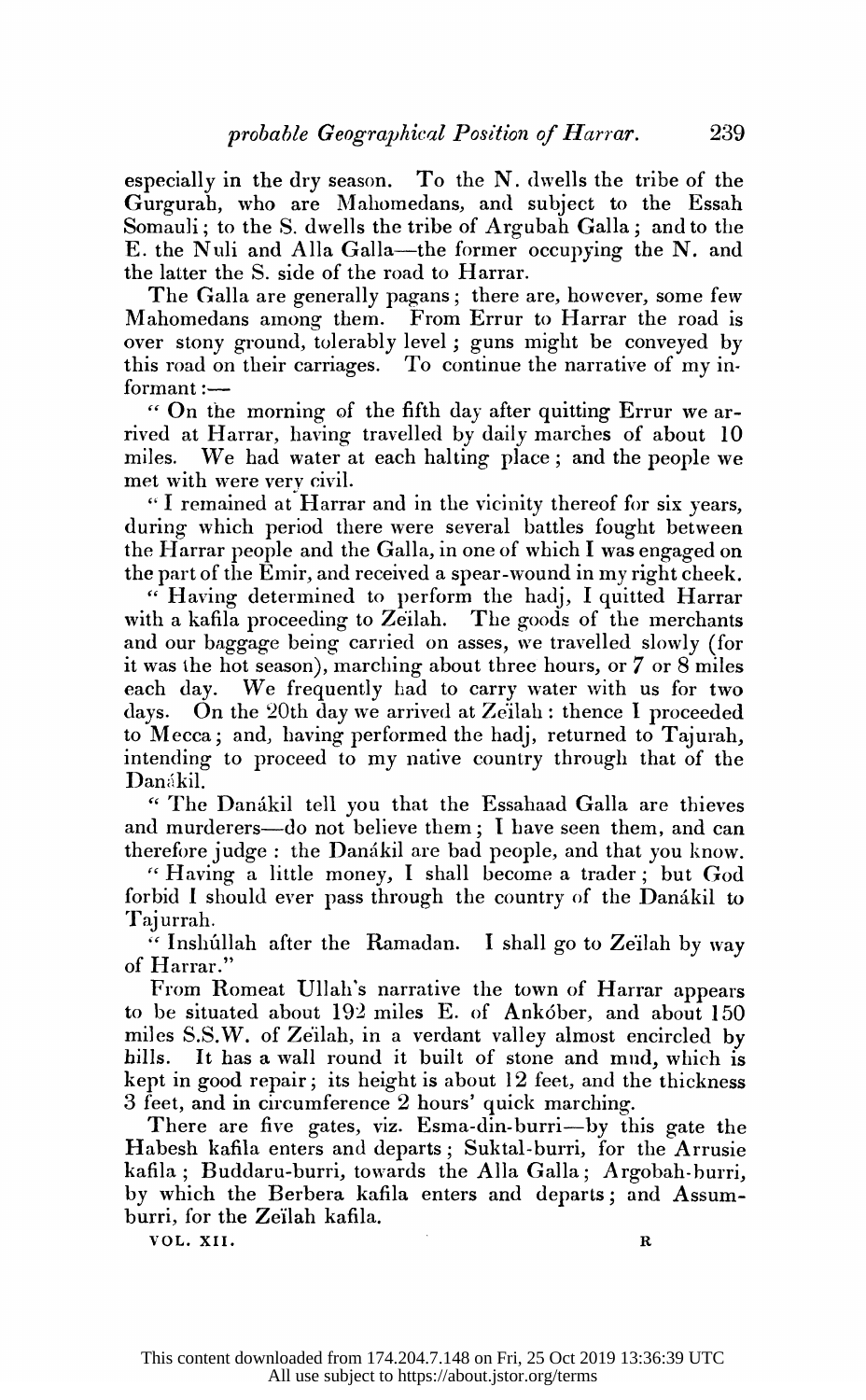The Galla approach close to the town on the N. To the N.W. dwell the Nuli Galla; to the S. the Alla Galla-these two are very powerful tribes, mostly pagans; to the  $N.E.$  dwell the tribe of Giri Galla, who are Mahomedans; and to the S.E., towards Berbera, the tribes of the Jarsu, Babil, Bursub, Burtiah, and Gotti Galla—many of whom are also Mahomedans.

 The houses of the Harrari are genearlly built of stone, and whitewashed, with flat roofs. There are, however, some few huts resembling those of Shwa. The emir and a few of the principal people have houses of two stories. There are many mosques, the prineipal of which is called El-Jamah: it has two tall minarets. The town is well supplied with water from numerous springs in its vicinity; there are no wells or springs within the walls. whitewashed, while hat fools. There are, however, some lew huis<br>resembling those of Shwá. The emir and a few of the principal<br>people have houses of two stories. There are many mosques, the<br>principal of which is called El-J Figure 1.1 The emir and a rew of the principal<br>ople have houses of two stories. There are many mosques, the<br>incipal of which is called El-Jamah : it has two tall minarets.<br>the town is well supplied with water from numerous resembling those of Shwa. The emit and a few of the principal<br>people have houses of two stories. There are many mosques, the<br>principal of which is called El-Jamah : it has two tall minarets.<br>The town is well supplied with

The town is wen supplied with water from humerous springs in<br>its vicinity; there are no wells or springs within the walls.<br>The ruler of Harrar governs with the title of emir; the name<br>of the present emir is Abu Bekr. The s principal of which is called E1-Jaman: it has two tall miniatets.<br>The town is well supplied with water from numerous springs in<br>its vicinity; there are no wells or springs within the walls.<br>The ruler of Harrar governs with The ruler of Harrar governs with the title of emir; the name<br>of the present emir is Abu Bekr. The succession is here-<br>ditary. As is the case in Shwá, the male relatives of the reigning<br>prince are said to be all confined in its vicinity; there are no wells or springs within the walls.<br>The ruler of Harrar governs with the title of emir; the name<br>of the present emir is Abu Bekr. The succession is here-<br>ditary. As is the case in Shwá, the male r ditary. As is the case in Shwá, the male relatives of the reigning<br>prince are said to be all confined in vaults, from which they are<br>seldom allowed to emerge. Should the emir, however, at any<br>time need their services, they of the present entit is Abu Bekr. The succession is here-<br>ditary. As is the case in Shwá, the male relatives of the reigning<br>prince are said to be all confined in vaults, from which they are<br>seldom allowed to emerge. Shoul become too popular, they are speedily sent back to their vaults again. prince are said to be all confined in vaults, from which they are seldom allowed to emerge. Should the emir, however, at any time need their services, they are released, and frequently preferred to situations of great trus

The military force of Harrar is very small, consisting of from 150 to 20Q matchlock men, 100 cavalry armed with long spears, 60 spearmen on foot, and a few archers. Insignificant, however, as this force really is, the matchlockmen alone render it far supe rior to that of the neighbouring tribes) who have a great dread of fire-arms; they have not even a single matchlock in their pos session. The Galla are, however, said to be good horsemen, and frequently manage to surprise the Harrari when least expected: they have never, however, been able to enter the town; indeed, so great is their dread of the matchlockmen, they have never ventured to attack it. They do much mischief by carrying off the crops about harvest time (for the country for miles round is said to be highly cultivated by the Harrari) and by robbing the kafilas, for which it is said the emir retaliates severely by burning and destroying their villages.

 In time of peace the Galla, before being permitted to enter the town, have all their arms but their jambir or cresi taken from them, which are lodged with the emir until they depart, and are then restored to them. The same practice prevails at Zeila with regard to the Essah Somauli.

 Of the number of the population I could obtain no account; it must, however, be great, as the houses are said to be built very close together. The principal occupation of the people is that of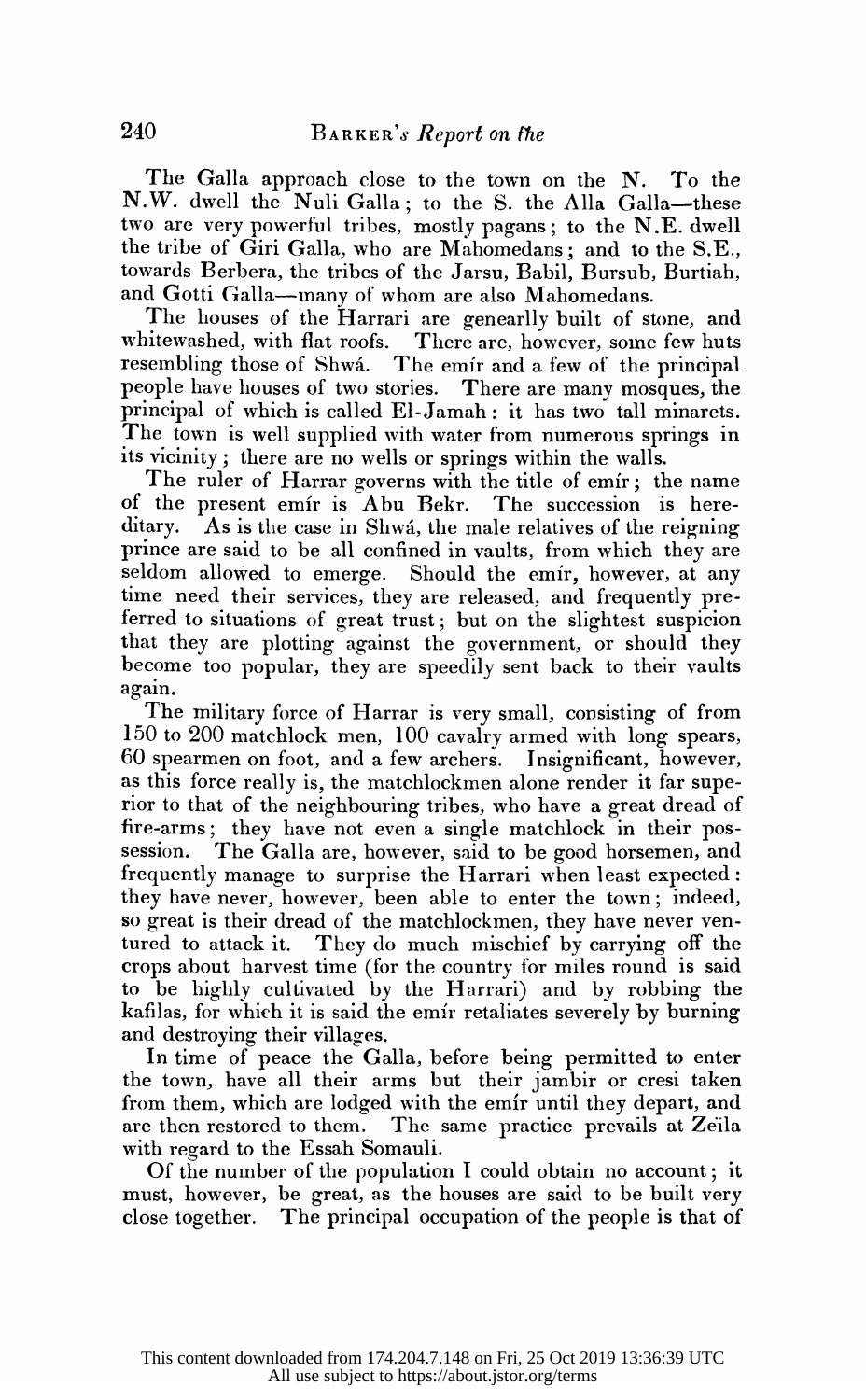tilling the soil, which for several miles around is highly cultivated, producing coffee, wheat, jowari, barley, &c.; they also have a variety of fruits and vegetables. The kaat (a small plant, the leaves of which are said to possess an intoxicating quality, and of which the Arabs in Yemen, where it is also found, are exceedingly fond) is said to abound in great quantities. The ground is irrigated by artificial means from numerous springs or fountains, as my informant called them.

Coffee is the most important article produced; at least  $2000$ bales are yearly exported to the sea-coast, to the ports of Berbera and Zeila, and thence to Arabia and India; finally to the European markets, where it is sold as Mocha coffee.

Besides tilling the ground the men have but little occupation; the women, as in other Eastern countries, performing all the house hold work; there are, however, weavers, blacksmiths, and gold and silver smiths.

 The dress of the inhabitants is similar to that of the inhabitants of Shwa, consisting of one long cotton cloth wound round the body and over the left shoulder; it is generally ornamented with a red border. None but hajis, and the emir and his family, with a few of the principal people, are permitted to wear turbans, the rest go bareheaded; all wear sandals, except the women. The emir dresses after the custom of the Arabs; he generally wears silk.

 German crowns are current, but not plentiful, trade being generally carried on by barter. called mahaluk, twenty-two of which are equal to a nominal coin called ashufie, forty of which latter are equal to one German crown. The mahaluk resembles the dewanni of Jidda; on the one side is inscribed in Arabic characters  $La$ -illah il Ullah, and on the reverse the name of the reigning prince.

 Harrar may certainly be considered, for that region, a great commercial town. Kafilas are arriving from, or departing to, various quarters at all seasons: the principal are those which trade to Berbera, Zeila, Shorah Chercher, and Arusie: there are also smaller kafilas that trade to Amin, Ugadin, and other parts of the Somauli country.

There are three katilas that depart yearly for Berbera between the months of October and March, occupying from  $30$  to  $40$ days on the road. Camels are used in this journey laden with coffee, jowari, ghee, ostrich feathers, &c.: they have also an article called wurs in Arabia, which was described to me as somewhat like saffron in appearance: it is used by the Arabs as an ointment for cooling the body; it is also mixed with flour and made up into cakes, which are said to be very palatable. They export also to Berbera slaves, both male and female, and large quantities of gum and myrrh.

 $\, {\bf R} \,$   $2$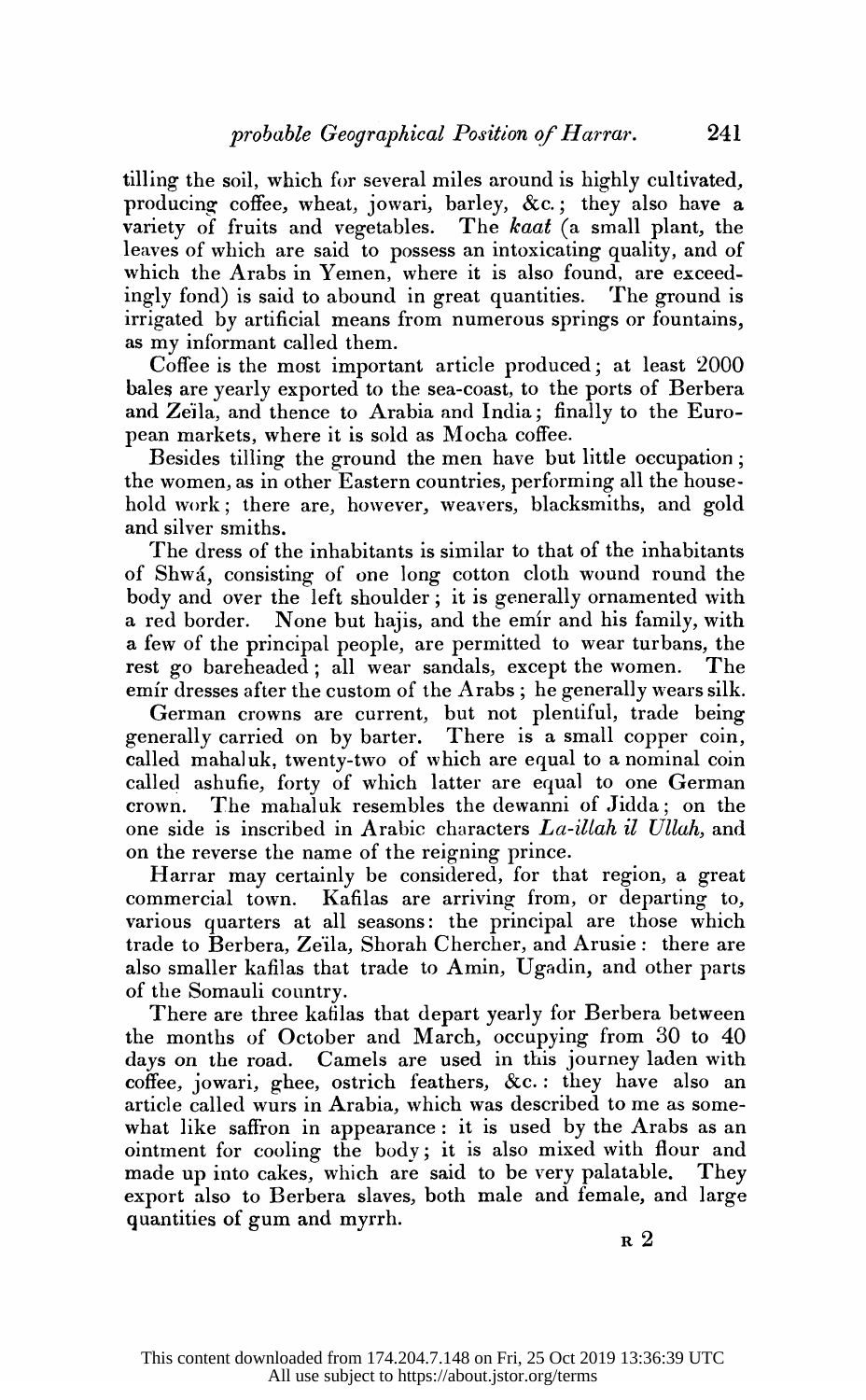In return they receive blue and white coarse cloths, Indian piece goods, European prints, silks, silk thread, shawls, red cotton yarn called shumlah, beads, zinc, copper wire, frankincense, and Murgut or Bokhur somúli (?).

The March kafila is the principal one. I was in Berbera in March, 1841, when it arrived: it consisted of about 2000 camels. I was informed subsequently that these did not all belong to Harrar, but that several of the smaller kafilas had joined company on the road.

There are three kafilas to Zeila yearly; the articles of export and import being much the same as to and from Berbera. In addition, they also export to Zeilah millet, wheat, beans, &c. &c.

Smaller kafilas trade almost monthly to Shwá, except during the rainy season. In former times a large kafila, called the Ebu, used to travel yearly, consisting of about  $600$  asses; but since the accession of the present emir the country has been in too un settled a state to permit such a risk of property. I was given to understand that the kafilas at present go by stealth, as the emir is averse to their passing through the country of the Galla; but, as they generally return successful, nothing is said to them.

While we were residing at Ankober, about the middle of August, a small party arrived from Harrar, with letters from the emir to Saheli Selasse. It is said these letters were requesting the assistance of his majesty " to keep the road clear." They set off on the 6th of September with the king's answer (which was said to have been favourable), and also with presents from him for the several chieftains on the road. They returned on the 11th, having lost the letters in attempting to cross the Hawash: the party consisted of about ten men.

The exports from Harrar to Shwa are chiefly coarse blue cloth, red cotton yarns, &c.; in return they receive slaves, mules, horses, &c.

 With the Arusie Galla the people of Harrar have also con siderable trade. My informant resided there for five months. It is situated 10 days from a kafila, to S.W. of Harrar. Arusie is a large town, or rather encampment of the Galla, whither the several tribes resort, each governed by its own chieftain.

Between Arusie and Harrar, and at 3 days' journey from the former, flows the river Wábi, which is said to be as large as the Hawásh; its course runs to the S.E., through the country of the Somauli, towards the sea-coast.

 Mr. Krapf kindly furnished me with the following information relative to this river, which he obtained from a native of Gurague, who says that there is a district called Wahbi, between his native village Ariuellelle and Dauro, where a river rises which has the name of the district. This river flows to the eastward through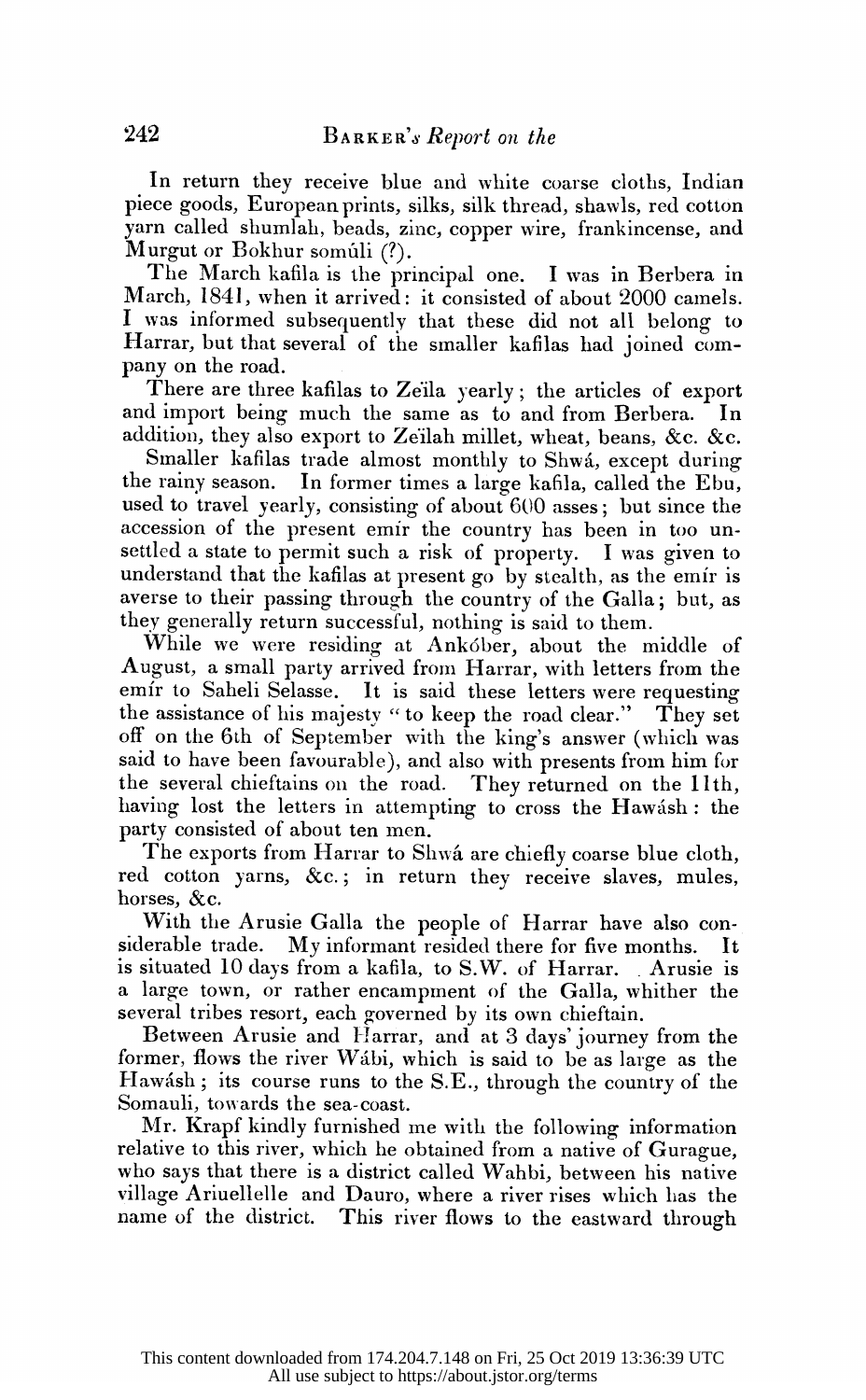the Galla tribe of Maroko; and then on the side of the Arusie Galla, another river, called Korki from the name of the district, also rises in the country of the Koortab near the lake Suai: this river, joined with another called Koka, falls into the Bohaia, with which the Wábi joins on the eastern side of Arusie. The farther course of the river is unknown, but it is certain that it does not join the Hawash.

The articles of export to Arusie are beads, copper wire, blue and white cotton cloths, &c., for which they receive cattle principally, also kurabi and wurs.

Chercher is situated in the Galla country,  $6$  days' journey to S.E. of Ankober, and days' journey from Harrar. The articles both of export and import are the same as Arusie.

The Harrari are rigid Mahomedans, paying strict attention to the fasts and ceremonies enjoined by that religion. There are said to be many mosques within the town, forty-four of which are the abode of oulieh (saints?), the chief of whom is called Alkadir. They are supposed to be the invisible defenders, not only of the town, but also to accompany the people in their expeditions against the Galla.

 Were one to doubt their existence, the reply immediately is " How could we so long not only have withstood, but triumphed over the numerous forces of the Galla, had we not been assisted by the oulieh ! "

Although the language of the Harrari bears an affinity to the Amharic, yet it is said they use the Arabic character in their writings. This, indeed, is not unlikely, as it is a common custom for the Mahomedans of Shwá to write the Amharic language in that character.

The climate is said to be similar to that of the Shwa, but not quite so cold.

There are no duties on exports, and even on imports the duty is but trifling, for one ass-load of cloth the duty is one tobe or dress, such as is generally worn by the people, consisting of about 30 cubits of white cotton cloth, which is generally one cubit wide. Three widths of 10 cubits thus form a dress.

 For slaves they pay a duty of one frazil, or 28 pounds weight of zinc, which at Harrar is considered equivalent to two German crowns. I could not ascertain the number of slaves imported yearly, but it is no doubt considerable.

While at Ankober I had an opportunity of confirming the account given above of the route from Shwa to Harrar, and thence to Zeila; for I met there with one Mahomed Said, of the tribe of the Myerteyn Somauli, who inhabit the coast to the eastward of Berbera. This man travelled from Zeila to Harrar, just after the hot season, on the coast. The following are the names